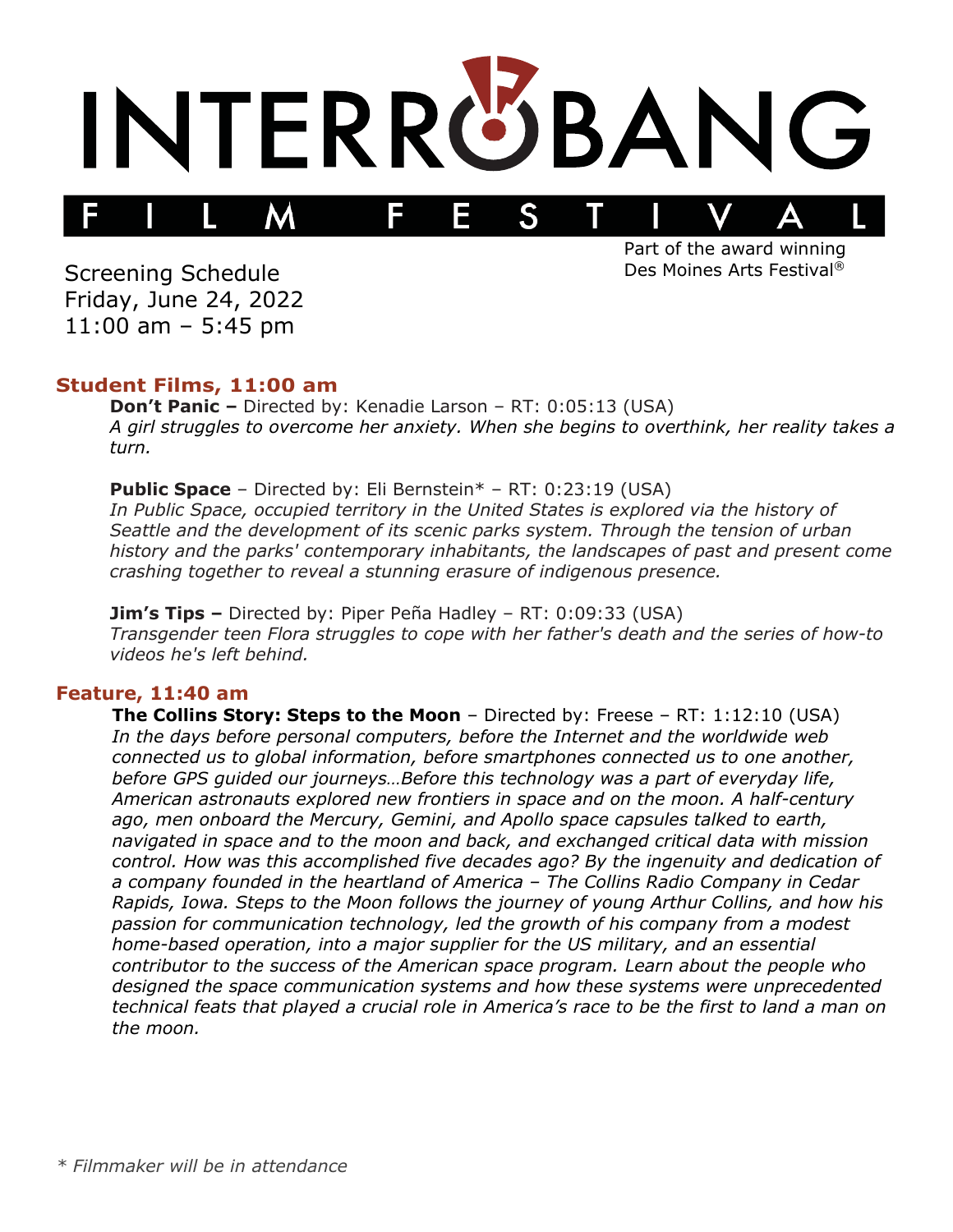Screening Schedule Continued Friday, June 24, 2022  $11:00$  am  $-5:45$  pm

# **INTERROBANG** FILM FESTIVAL

## **Shorts, 12:55 pm**

**Got Your Back** – Directed by: Mitch Hudson – RT: 0:17:50 (USA) *In the 1960s, a group of high school buddies decides to climb their local water tower...Based on a true memoir and produced in loving memory of Steve Cruea and Jim "Turd" Swanson.*

**Labor of Love** - Directed by: Hannah Rosalie Wright\* - RT: 0:08:40 (USA) *Teresa navigates feelings of isolation in the early stages of a quiet grief*

## **Web/TV, 1:21 pm**

**Left of the Dial –** Directed by: Andrew Lawton\* – RT: 0:49:45 (USA) *When a "War of the Worlds"-style on-air stunt goes wrong, a disgraced radio hotshot is forced to leave Los Angeles and move back home to try and resurrect her career at the station that groomed her in the small town that resents her.* 

## **Found Footage, 2:11 pm**

**Doll Parts** - Directed by: Michale LaRocco – RT: 0:10:37 (USA) *A car accident is told from the perspective of a doll.*

### **Music Videos, 2:21 pm**

**A Feast That Never Comes** – Directed by: Maria Juranic – RT: 0:06:22 (USA) *Four characters inhabit cycles within cycles of contentment, discontentment, inertia, movement, desire, and betrayal. A story emerges—told through the marriage of music (Ex-Fiancée) and dance (ChrisMastersDance)—functioning as a set of nesting dolls, inviting you to uncover as many layers as you wish.*

**Bitter Pill** – Directed by: Camron Rushin – RT: 0:02:59 (USA)

*Shot completely on a doorbell cam, "Bitter Pill" is a snapshot of the anxiety of the times. For the past six years, the country has suffered at the hands of a malignant narcissist to then be followed by a pandemic. The song "Bitter Pill" is about all my current anxieties and the video encompasses this while encroaching on everyone's last bit of refuge, their homes.*

#### **Feature, 2:30 pm**

**Livestock on the Land** – Directed by: Nick Ohde\* – RT: 1:17:31 (USA)

*In broad-brush, Livestock on the Land is a story about regenerative grazing and its promise for the Iowa landscape. Up close, however, it's a story about people – the farmers driven by love of family, land and livestock to seek more resilient solutions, and the community that emerges when livestock are on the land. The film goes beyond the science to show how livestock are central threads connecting people, diversifying farms, protecting soil and water, and anchoring rural communities.*